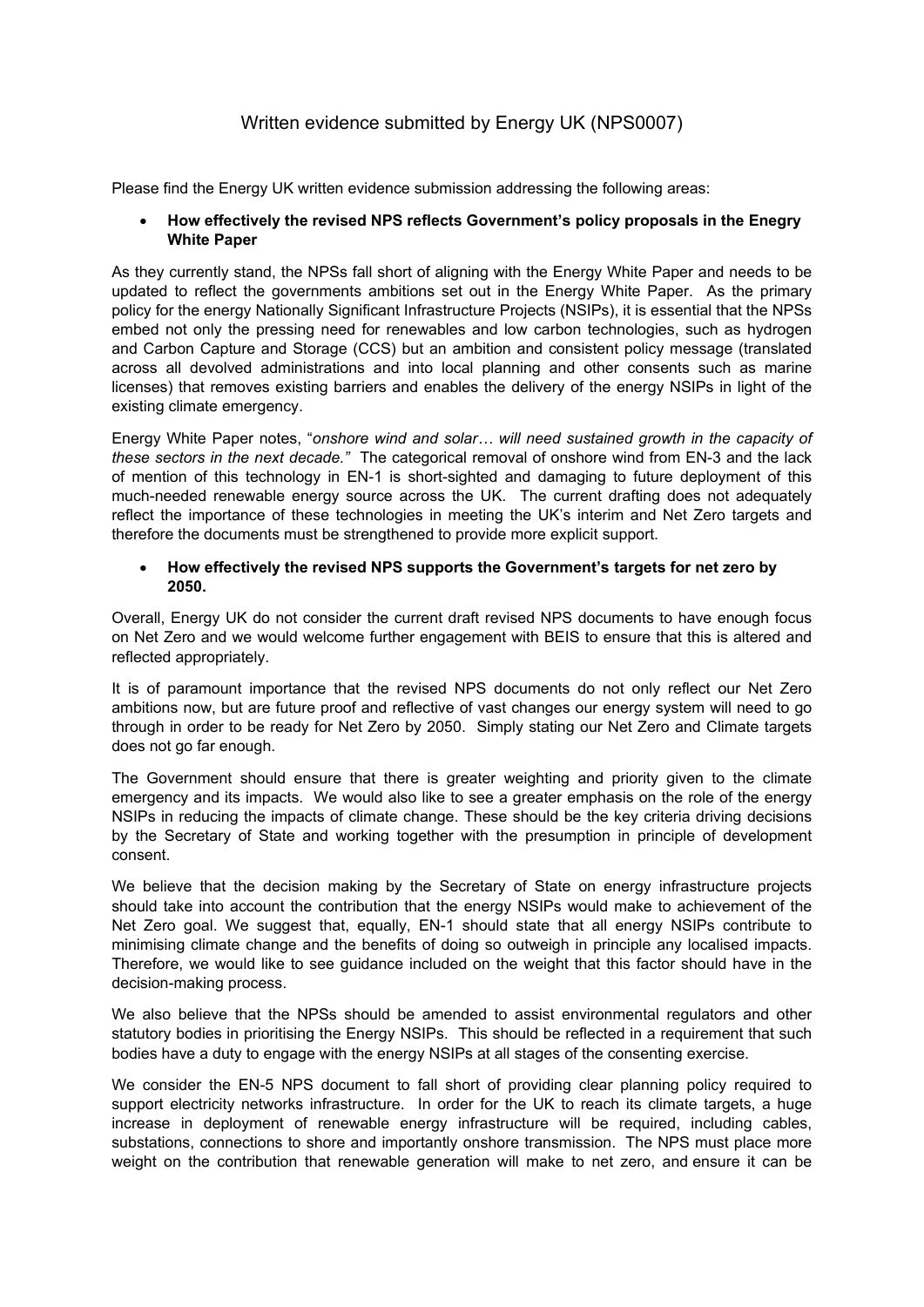aligned with future detailed plans on coordination of offshore and onshore transmission and generation.

This will include aligning with the Offshore Transmission Network Review (OTNR) and the joint BEIS and ESO Holistic Network Design Coordination (HNDC) work to ensure consistency in planning policy. There should be an endorsement in planning policy and a presumption in favour of developing these projects. This should include greater recognition of the long-term benefits from anticipatory investment in network infrastructure to enable efficient and timely connection of generation required to hit Net Zero targets.

Furthermore, in light of Net Zero, the CCC's  $6<sup>th</sup>$  Carbon Budget scenarios pointed to the necessity in the reduction of unabated aviation demand. Therefore, the NPSs need to be amended to ensure that the prioritisation of local aviation development above renewable energy development must be resisted.

## **How effectively the revised NPS takes account of other aspect of the Government's plans for energy generation**

Energy UK welcomes the amendments made to reflect the current position on phase out of coal and large-scale oil-fired electricity generation. However, the changes made throughout the NPS fall short of reflecting the government's plans for energy generation and the important role the energy sector will play in the transition to Net Zero.

We firmly believe the NPS should make a stronger case for the inclusion other technologies alongside renewables that will contribute to our Net Zero target including all types of hydrogen, CCS and biomass. In light of this we suggest that EN-2 be renamed 'Thermal Combustion Generation' and be broadened to include hydrogen, biomass and CCS.

Similarly, in EN-4 to ensure it is in line with the government's hydrogen and CCS ambitions, EN-4 needs to be amended to be made more directly and equally applicable to hydrogen and  $CO<sub>2</sub>$  network, transport and storage infrastructure. This would include referring to up-to-date government policies, guidance and strategies on hydrogen and CCS.

Overall, we are concerned that as currently drafted, the NPS does not align with other Government strategies and plans for energy generation. In particular we are referring to the recently published Hydrogen Strategy and needs to be updated with the outcome of the Decarbonisation Readiness Consultation.

## **How effectively the proposals in the revised Energy NPS supports the communities who will be impacted by the delivery of new energy infrastructure.**

To ensure that the revised NPS supports the communities who will be impacted by the delivery of new energy infrastructure, it is important that the NPS also gives guidance to energy generators and transmission operators on the appropriate approach to community mitigation. Community benefits could encourage greater public acceptance of new infrastructure but at present cannot be provided in the current regulatory regime without clear policy requirement. Alternatively, a clear statement that the benefits of energy infrastructure do not require local 'compensation' would also serve to bring clarity to local communities and their representatives.

This has not been included in, or published alongside, the current NPS documents and we encourage BEIS to look into this.

## **How effectively the revised NPS takes account of sustainability and environmental considerations.**

There are inconsistencies in the language used in relation to Biodiversity and Environmental Net Gain throughout the suite of the NPS documents. All NPS documents should be updated to reflect the Environment Act 2021.